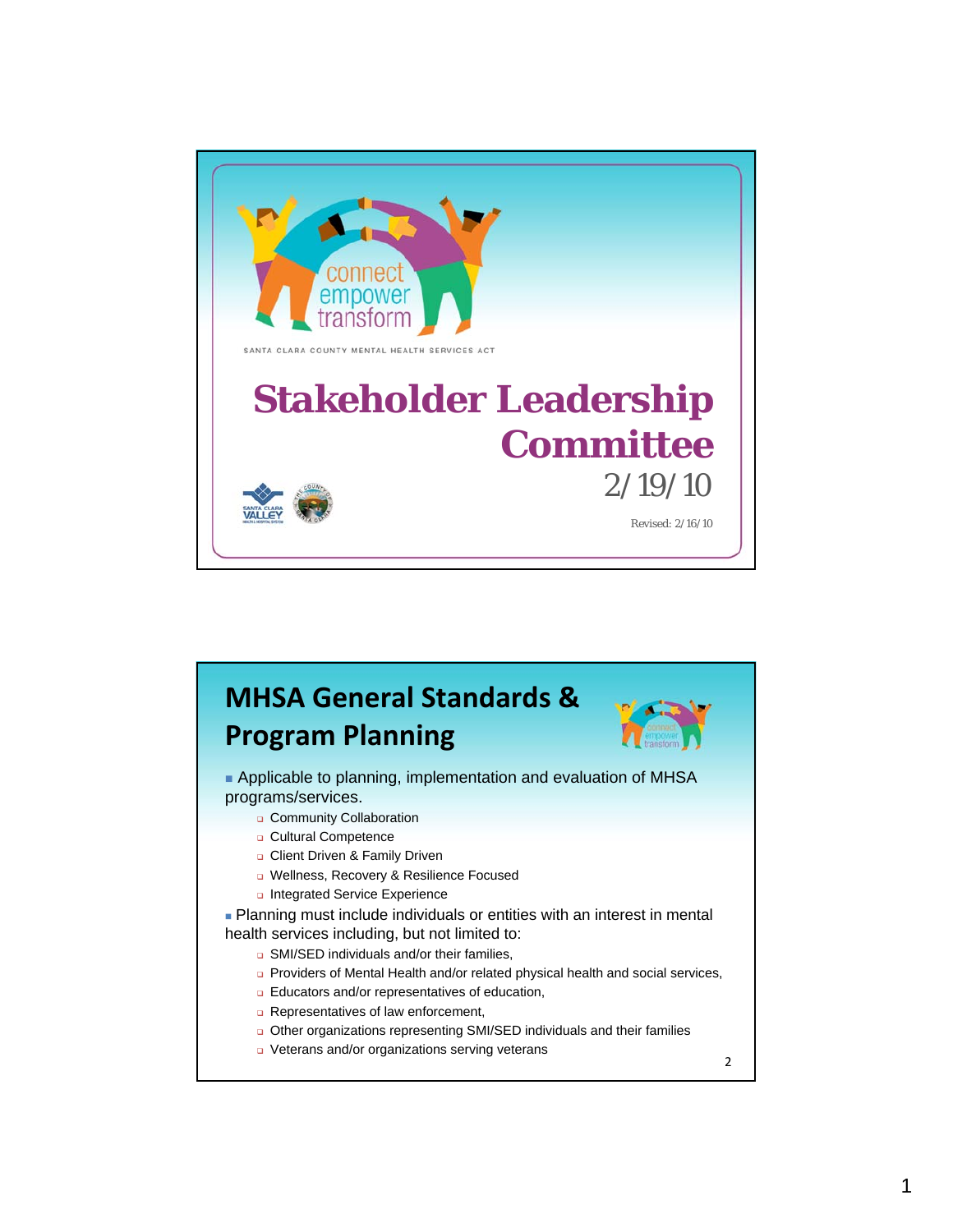| <b>Agenda &amp; Handouts</b><br>transform |                                                                                                                                |                                                        |  |  |  |
|-------------------------------------------|--------------------------------------------------------------------------------------------------------------------------------|--------------------------------------------------------|--|--|--|
| Topic / Item                              | <b>Left Side</b>                                                                                                               | <b>Right Side</b>                                      |  |  |  |
| $1./2.$ Agenda &<br>Announcements         |                                                                                                                                | • Agenda<br>• Presentation Slides<br>• Common Acronyms |  |  |  |
| 3. Planning Updates                       |                                                                                                                                |                                                        |  |  |  |
| 4. MHSA Housing<br>Program                | • Status of MHSA Housing Developments<br>• Hillview Glen Project Description<br>• 2112 Monterey Road Project Description       |                                                        |  |  |  |
| 5. Innovation<br>Concepts                 | • INN Guidelines & Key Concepts<br>• Summary of INN Concepts<br>• INN Concepts (x7)<br>• Summary of Input to INN Concepts (x7) | • Comment Cards                                        |  |  |  |
| 6. Next Steps                             | MAR SLC: Update on CSS and MHSA IRP                                                                                            |                                                        |  |  |  |

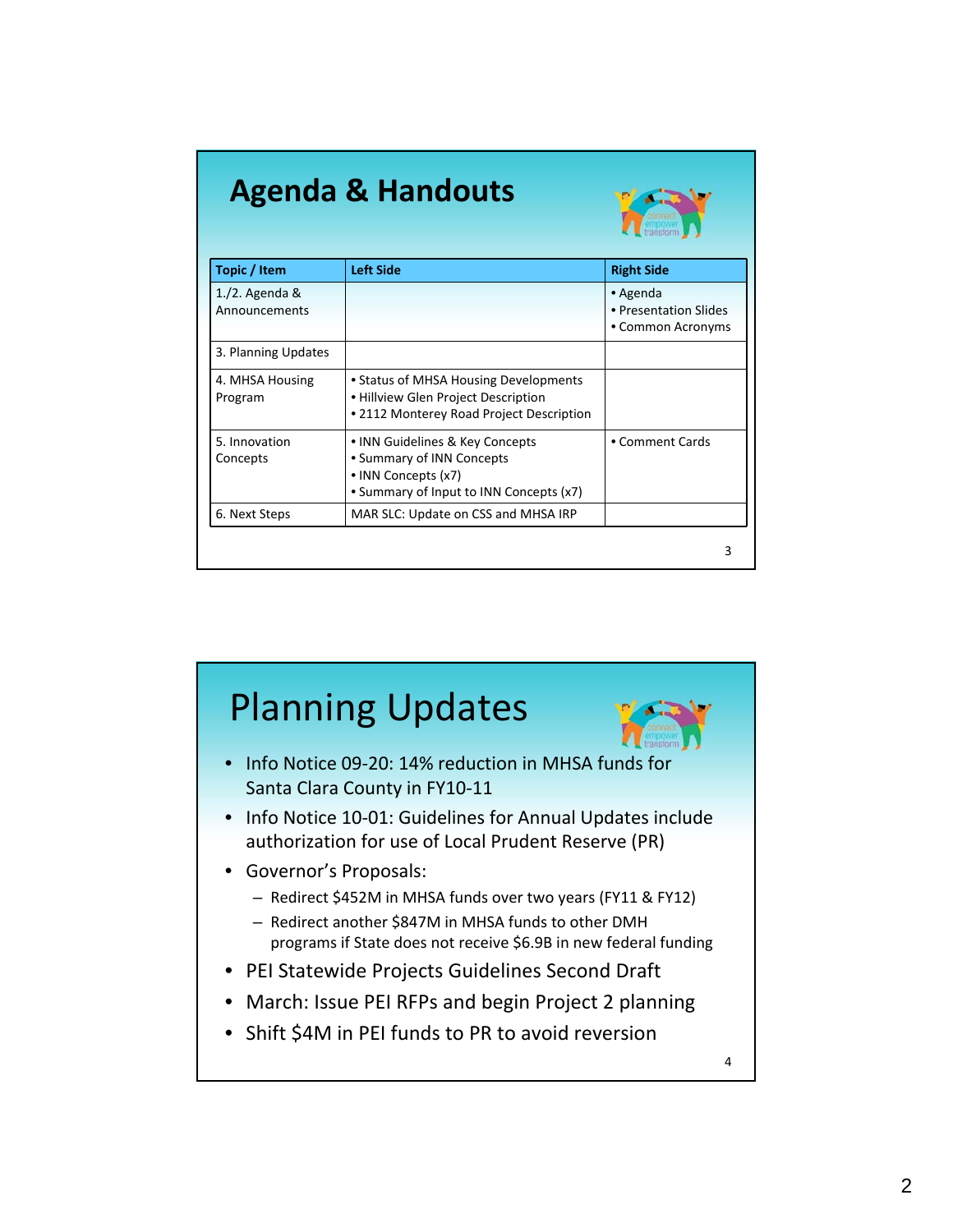| <b>MHSA Planning Snapshot</b>                                                     |                                                                                                     |                                                                                      |              |                               |                                                                                                                           |                                      |            |            |
|-----------------------------------------------------------------------------------|-----------------------------------------------------------------------------------------------------|--------------------------------------------------------------------------------------|--------------|-------------------------------|---------------------------------------------------------------------------------------------------------------------------|--------------------------------------|------------|------------|
|                                                                                   | <b>DEC</b> to FEB                                                                                   | 2/19                                                                                 | 4/12         | 4/16                          | 5/12 &<br>5/13                                                                                                            | 5/21                                 | 6/14       | 6/22       |
| Initial INN Plan<br>FY11 MHSA<br><b>Annual Updates:</b><br>CSS, PEI WET,<br>TN    | Develop<br>selected<br>ideas (8) into<br><b>INN Concepts</b><br>(narrative,<br>scope and<br>budget) | <b>SLC</b><br>Selects INN<br>Concepts to<br>Develop<br>into INN<br><b>Work Plans</b> | Post<br>Plan | 1 <sup>st</sup> SLC<br>Review | End 30-<br>Day<br>Posting<br>(5/12)<br><b>HHC</b><br>Review<br>(5/12)<br><b>MHB</b><br><b>Public</b><br>Hearing<br>(5/13) | $2nd$ SLC<br><b>Review</b><br>& Vote | <b>MHB</b> | <b>BOS</b> |
| <b>MHSA Housing</b><br>Program:<br>Hillview Glen &<br>Markham<br>Terrace projects | Post project<br>plans for 30-<br>days (do not<br>require public<br>hearings)                        | <b>SLC review</b><br>& vote<br>(2/10) HHC<br>(2/23) BOS                              |              |                               |                                                                                                                           |                                      |            |            |
|                                                                                   |                                                                                                     |                                                                                      |              |                               |                                                                                                                           |                                      |            |            |

## MHSA Funding



|                                                                                                 | FY08-09 | FY09-10 | FY10-11 | FY11-12* | FY12-13* |
|-------------------------------------------------------------------------------------------------|---------|---------|---------|----------|----------|
| <b>CSS</b>                                                                                      | \$28.8  | \$40.7  | \$35.5  | \$25.0   | \$21.1   |
| PEI                                                                                             | \$11.4  | \$16.1  | \$10.6  | \$6.7    | \$5.7    |
| <b>INN</b>                                                                                      | \$3.3   | \$3.3   | \$5.5   | \$1.7    | \$1.4    |
| Total                                                                                           | \$43.5  | \$60.1  | \$51.6  | \$33.4   | \$28.2   |
| Source: *Projections from Mental Health Finance Update (CMHDA All Directors Meeting - 12/10/09) |         |         |         |          |          |

## Sustainable Funding Levels:

- PEI: \$14M/year through FY12‐13
- INN: \$3.5M/year through FY12‐13
- CSS: TBD (\$43M allocated in FY09‐10)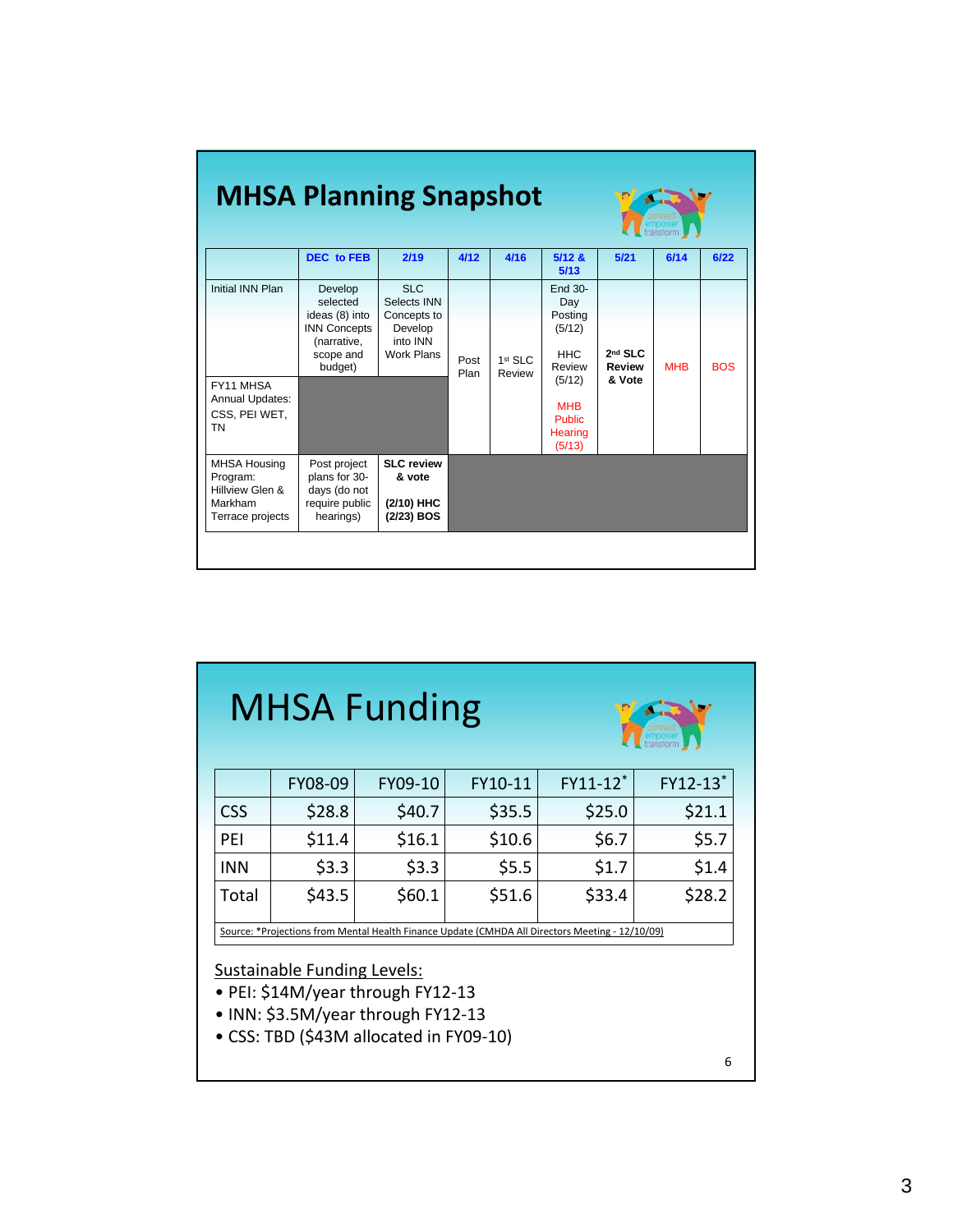## Hillview Glen Apartments



7

- Endorse the proposed project (application) for submission to the Board of Supervisors
- 138 apartments: 5 for MHSA consumers
- Already existing apartment complex: Pearl Ave. in San Jose
- MHSA Funding Requested: \$1,000,000
- Eligibility: adults who are homeless or at risk of homelessness
- Timeline: Board of Supervisors: 2/23/10
- Start Occupancy: May/June 2010

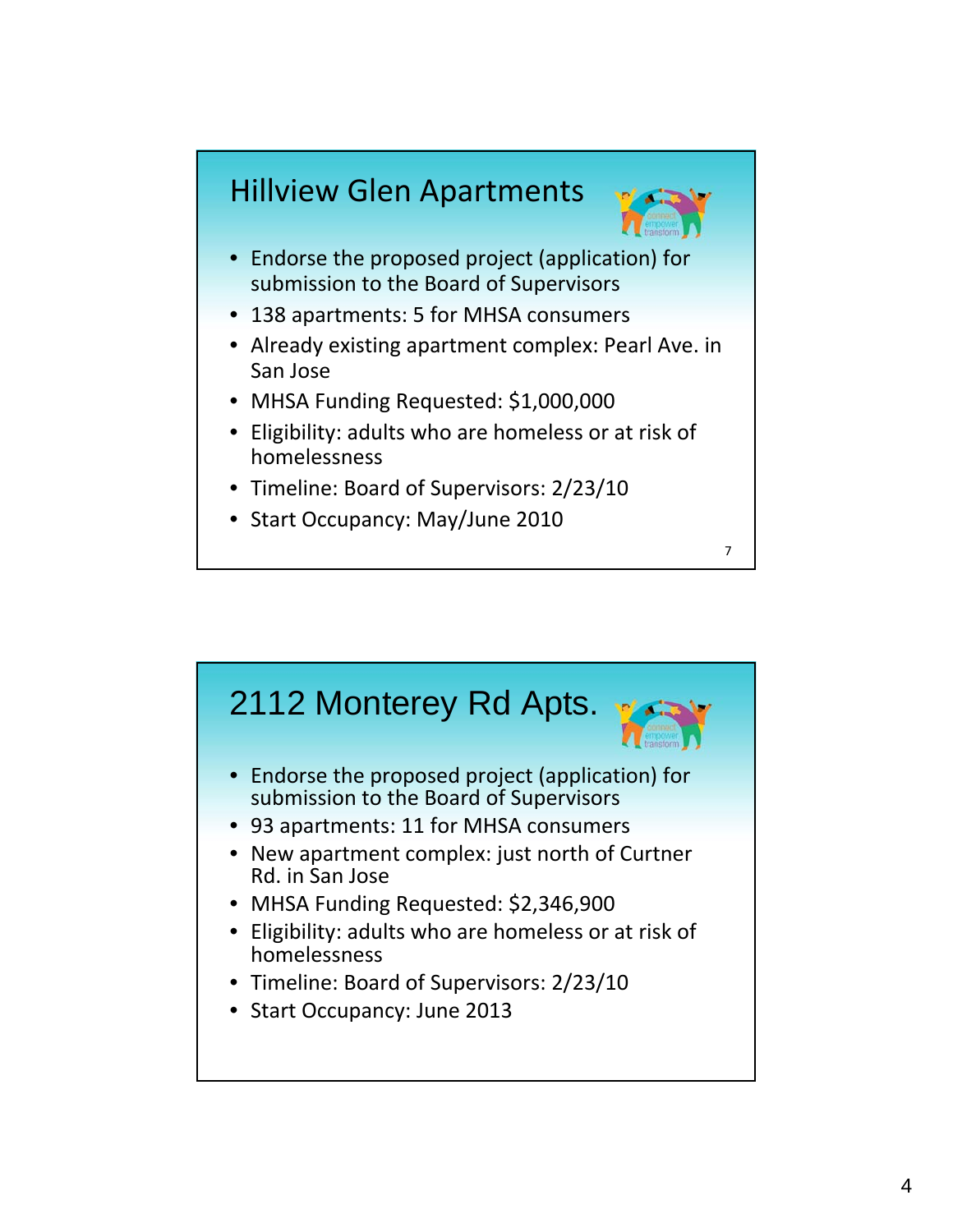## INN Concepts



- Purpose: Determine if INN concepts should be further developed and posted as draft work plans along with other INN projects and MHSA Annual Updates on 4/12.
	- Does the concept meet INN guidelines? Is the learning objective clear?
	- $-$  Can the concept be developed into an approvable work plan by  $4/12$ ?
- SLC Input:
	- Green: Meets INN guidelines; submit to OAC with no or minor revisions to program or learning concepts.
	- Yellow: The concept requires revisions in order to meet the guidelines or to achieve the learning objective, but can meet the 4/12 deadline.
	- Red: The concept requires significant revisions and the work plan will unlikely meet the 4/12 deadline; reserve funds and submit in FY10‐11.

9